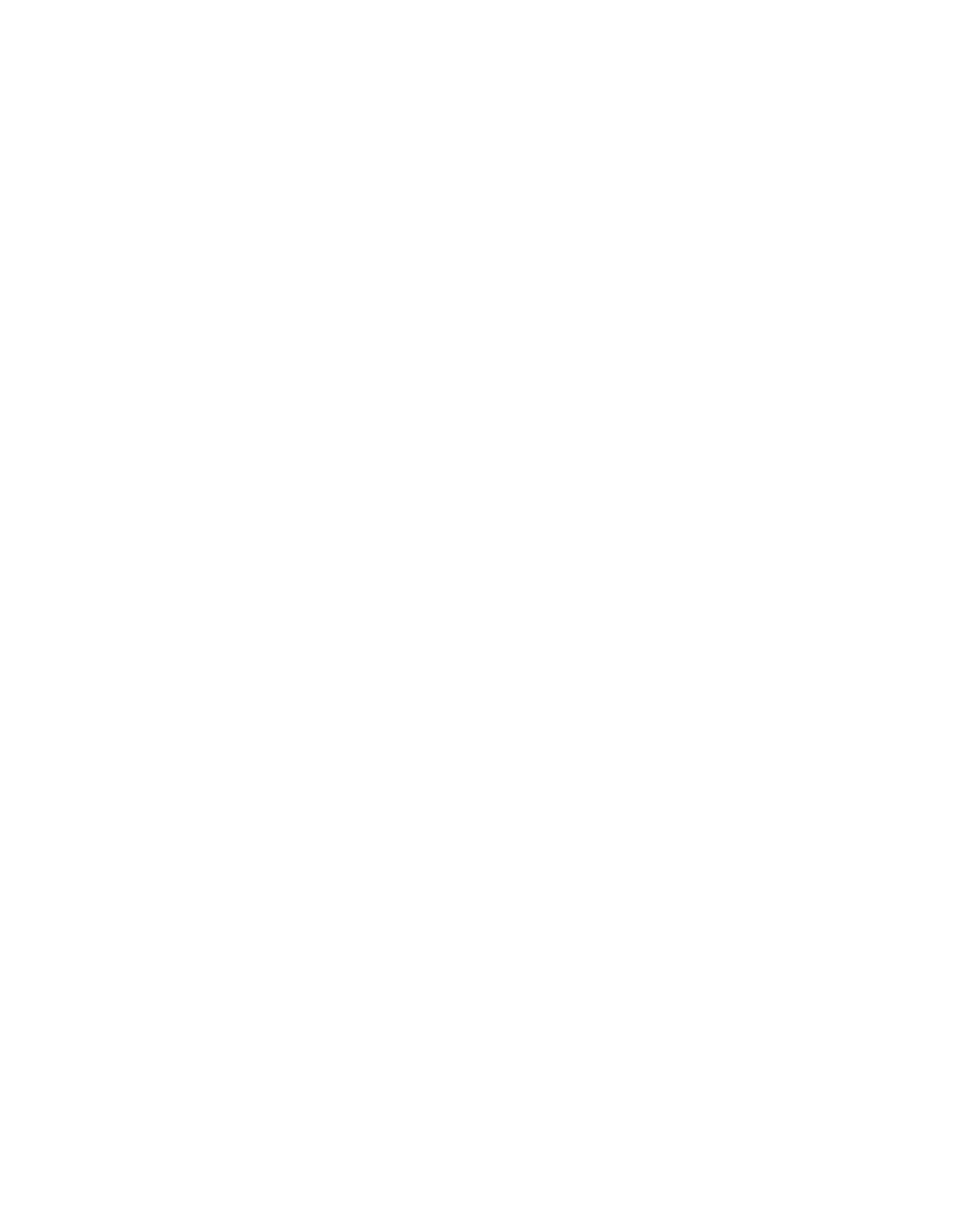| Thurgood Marshall Library, Room 1128 14000 Jericho Park Road                                                                                                                                                                                                                                                                                                                                                                                                | <b>Office of Continuing Education – Non-Degree Application</b>                                                                                                                                                                                                                                                                                                                                           |                                                                               |                                              |                      |
|-------------------------------------------------------------------------------------------------------------------------------------------------------------------------------------------------------------------------------------------------------------------------------------------------------------------------------------------------------------------------------------------------------------------------------------------------------------|----------------------------------------------------------------------------------------------------------------------------------------------------------------------------------------------------------------------------------------------------------------------------------------------------------------------------------------------------------------------------------------------------------|-------------------------------------------------------------------------------|----------------------------------------------|----------------------|
| Bowie, Maryland 20715-9465                                                                                                                                                                                                                                                                                                                                                                                                                                  |                                                                                                                                                                                                                                                                                                                                                                                                          |                                                                               |                                              |                      |
| Phone: 301-860-3991 Fax: 301-860-4081                                                                                                                                                                                                                                                                                                                                                                                                                       |                                                                                                                                                                                                                                                                                                                                                                                                          |                                                                               |                                              |                      |
| BSU Cashier: 301-860-3495<br>Email:ContinuingEd@bowiestate.edu                                                                                                                                                                                                                                                                                                                                                                                              |                                                                                                                                                                                                                                                                                                                                                                                                          |                                                                               |                                              |                      |
|                                                                                                                                                                                                                                                                                                                                                                                                                                                             | Non-Degree Students are not eligible to receive Financial Aid                                                                                                                                                                                                                                                                                                                                            |                                                                               |                                              | - 1865 -             |
|                                                                                                                                                                                                                                                                                                                                                                                                                                                             |                                                                                                                                                                                                                                                                                                                                                                                                          | Please Print Information Clearly. A photograph of the                         |                                              |                      |
|                                                                                                                                                                                                                                                                                                                                                                                                                                                             |                                                                                                                                                                                                                                                                                                                                                                                                          | application is not acceptable for submission.                                 |                                              |                      |
|                                                                                                                                                                                                                                                                                                                                                                                                                                                             | Application Fee \$17.00 - Tuition & Fees Are Due At The Time Of Registration                                                                                                                                                                                                                                                                                                                             |                                                                               |                                              |                      |
| Semester                                                                                                                                                                                                                                                                                                                                                                                                                                                    | Have you been in the past or currently enrolled at Bowie State University?<br>What level of coursework will you be taking?                                                                                                                                                                                                                                                                               |                                                                               | $\Box$ Graduate $\Box$ Undergraduate         | $\Box$ Yes $\Box$ No |
|                                                                                                                                                                                                                                                                                                                                                                                                                                                             |                                                                                                                                                                                                                                                                                                                                                                                                          |                                                                               |                                              |                      |
| This application is to be used by persons not currently admitted as a degree seeking student into the University, but who desires to take<br>undergraduate or graduate courses without entering into a degree program. To take graduate courses you must have earned a Bachelor<br>Degree from an accredited University.                                                                                                                                    |                                                                                                                                                                                                                                                                                                                                                                                                          | <b>Section I: General Information</b>                                         |                                              |                      |
|                                                                                                                                                                                                                                                                                                                                                                                                                                                             |                                                                                                                                                                                                                                                                                                                                                                                                          |                                                                               |                                              |                      |
|                                                                                                                                                                                                                                                                                                                                                                                                                                                             |                                                                                                                                                                                                                                                                                                                                                                                                          |                                                                               |                                              |                      |
| Name: $\angle$                                                                                                                                                                                                                                                                                                                                                                                                                                              |                                                                                                                                                                                                                                                                                                                                                                                                          |                                                                               |                                              |                      |
| Last                                                                                                                                                                                                                                                                                                                                                                                                                                                        | First                                                                                                                                                                                                                                                                                                                                                                                                    | M.I.                                                                          | Maiden/Former Name                           |                      |
| Current Address: <u>Street</u>                                                                                                                                                                                                                                                                                                                                                                                                                              | City                                                                                                                                                                                                                                                                                                                                                                                                     | State                                                                         | Zip <b>County - Country</b>                  |                      |
|                                                                                                                                                                                                                                                                                                                                                                                                                                                             |                                                                                                                                                                                                                                                                                                                                                                                                          |                                                                               |                                              |                      |
|                                                                                                                                                                                                                                                                                                                                                                                                                                                             |                                                                                                                                                                                                                                                                                                                                                                                                          |                                                                               |                                              |                      |
|                                                                                                                                                                                                                                                                                                                                                                                                                                                             |                                                                                                                                                                                                                                                                                                                                                                                                          |                                                                               |                                              |                      |
|                                                                                                                                                                                                                                                                                                                                                                                                                                                             |                                                                                                                                                                                                                                                                                                                                                                                                          |                                                                               |                                              |                      |
| Cell Phone Number:<br><u>Cell Phone Number</u>                                                                                                                                                                                                                                                                                                                                                                                                              |                                                                                                                                                                                                                                                                                                                                                                                                          |                                                                               |                                              |                      |
| The University is required by Federal, state and local governments to supply admission and enrollment information. This information<br>is not used as a factor in determining eligibility for admissions.<br>Birth Date: _______________________________Gender: _______Female _________ Male                                                                                                                                                                |                                                                                                                                                                                                                                                                                                                                                                                                          |                                                                               |                                              |                      |
|                                                                                                                                                                                                                                                                                                                                                                                                                                                             |                                                                                                                                                                                                                                                                                                                                                                                                          |                                                                               |                                              |                      |
| Please answer both questions regarding race/ethnicity:<br>2.<br>White<br>$\mathcal{L}(\mathcal{A})$<br><b>Black or African American</b>                                                                                                                                                                                                                                                                                                                     | 1. Are you of Hispanic or Latino origin? $\Box$ Yes $\Box$ No<br>What is your race? Select one or more of the following categories, as appropriate.                                                                                                                                                                                                                                                      | American Indian or Alaska Native<br>Native Hawaiian or Other Pacific Islander |                                              | $\Box$ Asian         |
| $\bullet$<br>$\bullet$<br>$\bullet$                                                                                                                                                                                                                                                                                                                                                                                                                         | Hispanic or Latino: A person of Cuban, Mexican, Puerto Rican, South or Central American, or other Spanish culture or origin, regardless of race.<br>White: A person having origins in any of the original peoples of Europe, the Middle East, or North Africa.<br><b>Black or African American:</b> A person having origins in any of the black racial groups of Africa.                                 |                                                                               |                                              |                      |
| ٠<br>$\bullet$                                                                                                                                                                                                                                                                                                                                                                                                                                              | Asian: A person having origins in any of the original peoples of the Far East, Southeast Asia, or the Indian Subcontinent, including, for example,<br>Cambodia, China, India, Japan, Korea, Malaysia, Pakistan, the Philippine Islands, Thailand, and Vietnam.<br>American Indian or Alaska Native: A person having origins in any of the original peoples of North and South America (including Central |                                                                               |                                              |                      |
|                                                                                                                                                                                                                                                                                                                                                                                                                                                             | America) who maintains cultural identification through tribal affiliation or community attachment.                                                                                                                                                                                                                                                                                                       |                                                                               |                                              |                      |
| $\bullet$<br>Islands.                                                                                                                                                                                                                                                                                                                                                                                                                                       | Native Hawaiian or Other Pacific Islander: A person having origins in any of the original peoples of Hawaii, Guam, Samoa, or other Pacific                                                                                                                                                                                                                                                               |                                                                               |                                              |                      |
| <b>National Origin (Check only one):</b><br>United State Citizen:                                                                                                                                                                                                                                                                                                                                                                                           | Non-United States Citizen, please complete the following: _______________________                                                                                                                                                                                                                                                                                                                        |                                                                               |                                              |                      |
|                                                                                                                                                                                                                                                                                                                                                                                                                                                             |                                                                                                                                                                                                                                                                                                                                                                                                          |                                                                               | Type of U.S. Visa:                           |                      |
|                                                                                                                                                                                                                                                                                                                                                                                                                                                             |                                                                                                                                                                                                                                                                                                                                                                                                          |                                                                               |                                              |                      |
|                                                                                                                                                                                                                                                                                                                                                                                                                                                             |                                                                                                                                                                                                                                                                                                                                                                                                          |                                                                               |                                              |                      |
|                                                                                                                                                                                                                                                                                                                                                                                                                                                             | (A photocopy of the front and back of your permanent resident card is required)                                                                                                                                                                                                                                                                                                                          |                                                                               |                                              |                      |
| Person to contact in case of an emergency:<br>Name: $\frac{1}{\sqrt{1-\frac{1}{2}}\sqrt{1-\frac{1}{2}}\sqrt{1-\frac{1}{2}}\sqrt{1-\frac{1}{2}}\sqrt{1-\frac{1}{2}}\sqrt{1-\frac{1}{2}}\sqrt{1-\frac{1}{2}}\sqrt{1-\frac{1}{2}}\sqrt{1-\frac{1}{2}}\sqrt{1-\frac{1}{2}}\sqrt{1-\frac{1}{2}}\sqrt{1-\frac{1}{2}}\sqrt{1-\frac{1}{2}}\sqrt{1-\frac{1}{2}}\sqrt{1-\frac{1}{2}}\sqrt{1-\frac{1}{2}}\sqrt{1-\frac{1}{2}}\sqrt{1-\frac{1}{2}}\sqrt{1-\frac{1}{2}}$ |                                                                                                                                                                                                                                                                                                                                                                                                          |                                                                               | Telephone: <b>Nelationship to Applicant:</b> |                      |
|                                                                                                                                                                                                                                                                                                                                                                                                                                                             |                                                                                                                                                                                                                                                                                                                                                                                                          |                                                                               |                                              |                      |
| <b>Education</b><br>High School Diploma-Date                                                                                                                                                                                                                                                                                                                                                                                                                |                                                                                                                                                                                                                                                                                                                                                                                                          | $GED - Date:$                                                                 | Bachelor's Degree - Date                     |                      |
|                                                                                                                                                                                                                                                                                                                                                                                                                                                             |                                                                                                                                                                                                                                                                                                                                                                                                          |                                                                               |                                              |                      |

Are you currently enrolled in a degree program at another College/University?  $\Box$  Yes  $\Box$  No If yes, where: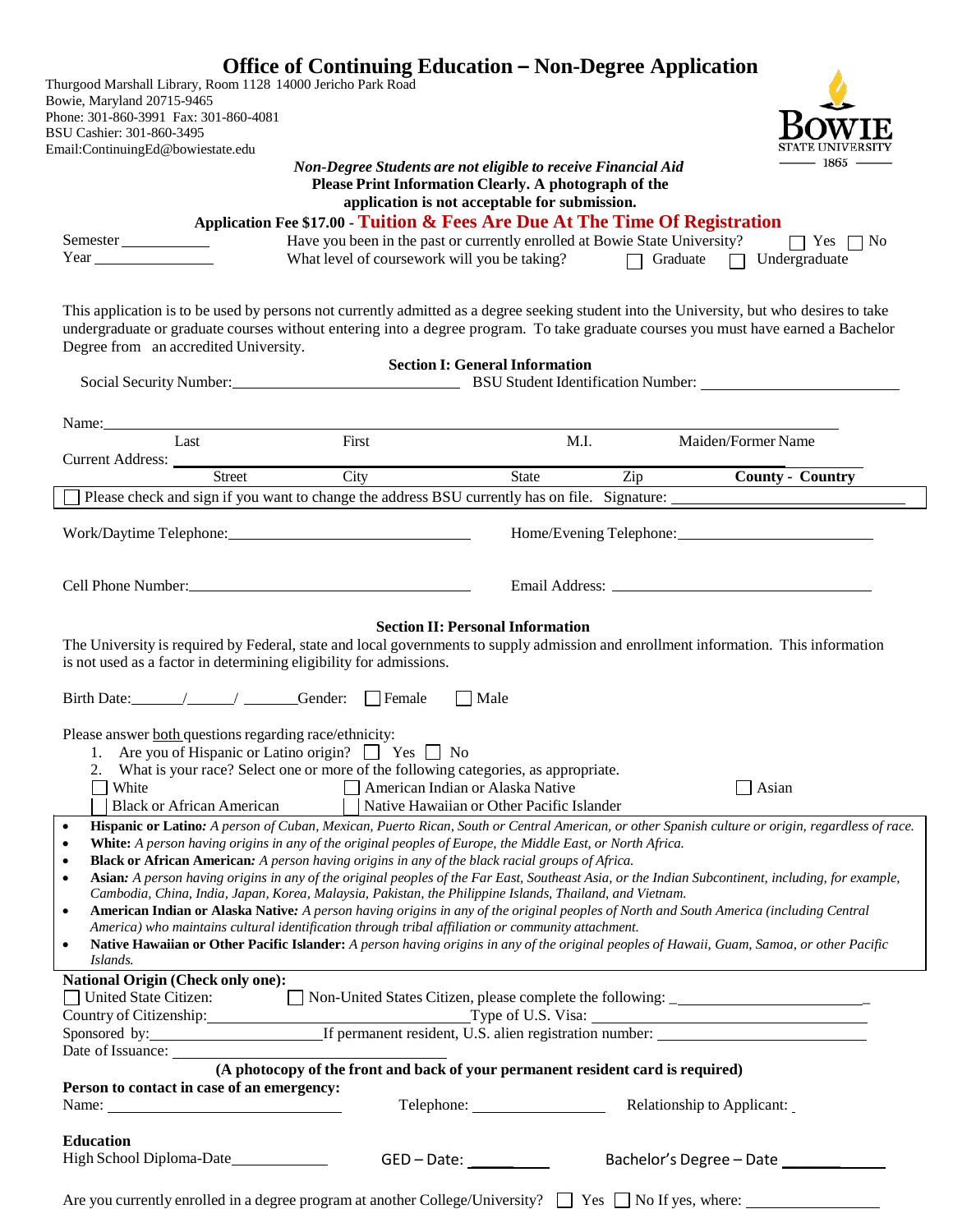#### **Registration Form LIST YOUR DESIRED COURSES BELOW. ACCURACY IS ABSOLUTELY NECESSARY. IT IS YOUR RESPONSBILITY TO LIST ALL INFORMATION CLEARLY.**

| <b>Subject</b>          | Catalog<br><b>Number</b>                                                         | <b>Section</b>               | <b>Course</b><br><b>Number</b> | YOU MUST HAVE A BACHELOR'S DEGREE TO TAKE GRADUATE COURSES.<br><b>Description</b>                                                                                                                                                                                                                                                                                                                                                                                                                                  | <b>Credit</b><br><b>Hours</b> | Day       | <b>Time</b>            |
|-------------------------|----------------------------------------------------------------------------------|------------------------------|--------------------------------|--------------------------------------------------------------------------------------------------------------------------------------------------------------------------------------------------------------------------------------------------------------------------------------------------------------------------------------------------------------------------------------------------------------------------------------------------------------------------------------------------------------------|-------------------------------|-----------|------------------------|
| ANTH                    | 102                                                                              | 001                          | 2592                           | <b>Intro to Anthropology</b>                                                                                                                                                                                                                                                                                                                                                                                                                                                                                       | $\mathfrak{Z}$                | <b>TR</b> | $9:30 - 10:30$         |
|                         |                                                                                  |                              |                                |                                                                                                                                                                                                                                                                                                                                                                                                                                                                                                                    |                               |           |                        |
|                         |                                                                                  |                              |                                |                                                                                                                                                                                                                                                                                                                                                                                                                                                                                                                    |                               |           |                        |
|                         |                                                                                  |                              |                                |                                                                                                                                                                                                                                                                                                                                                                                                                                                                                                                    |                               |           |                        |
|                         |                                                                                  |                              |                                |                                                                                                                                                                                                                                                                                                                                                                                                                                                                                                                    |                               |           |                        |
|                         |                                                                                  |                              |                                |                                                                                                                                                                                                                                                                                                                                                                                                                                                                                                                    |                               |           |                        |
|                         |                                                                                  |                              |                                | PAYMENT FOR CLASSES IS DUE AT THE TIME OF REGISTRATION. CHECK THE OFFICIAL ROSTER FOR YOUR<br><b>ENROLLMENT ON THE FIRST DAY OF CLASS.</b>                                                                                                                                                                                                                                                                                                                                                                         |                               |           |                        |
|                         |                                                                                  |                              |                                |                                                                                                                                                                                                                                                                                                                                                                                                                                                                                                                    |                               |           |                        |
|                         | Have you ever served in the United States Military: $\Box$ Yes $\Box$ No         |                              |                                | Military Service: To receive credits for your military service, you must be degree seeking.                                                                                                                                                                                                                                                                                                                                                                                                                        |                               |           |                        |
|                         |                                                                                  |                              |                                | Branch of Service: $\Box$ Air Force $\Box$ Army $\Box$ Coast Guard $\Box$ Marines $\Box$ National Guard $\Box$ Navy                                                                                                                                                                                                                                                                                                                                                                                                |                               |           |                        |
|                         |                                                                                  |                              |                                |                                                                                                                                                                                                                                                                                                                                                                                                                                                                                                                    |                               |           |                        |
| VA Benefit Eligibility: | Active (current duty station):                                                   | Yes $\Box$<br>N <sub>0</sub> |                                | Separation (Discharged) Date:                                                                                                                                                                                                                                                                                                                                                                                                                                                                                      |                               |           |                        |
|                         |                                                                                  |                              |                                |                                                                                                                                                                                                                                                                                                                                                                                                                                                                                                                    |                               |           |                        |
|                         | Do you wish to be considered for in-state tuition status?                        |                              |                                | <b>RESIDENCY INFORMATION</b><br>$\Box$ Yes $\Box$ No (If yes, you must complete this section of the                                                                                                                                                                                                                                                                                                                                                                                                                |                               |           |                        |
| application.)           |                                                                                  |                              |                                |                                                                                                                                                                                                                                                                                                                                                                                                                                                                                                                    |                               |           |                        |
|                         | INFORMATION AND/OR DOCUMENT, AND GO TO ITEM 10.<br>Please indicate relationship: |                              |                                | IF ANY OF THE CATEGORIES BELOW APPLY, PLEASE CHECK THE APPROPRIATE BOX, PROVIDE REQUESTED<br>I am a part-time (50%) or full-time regular employee of the University System of Maryland or, I am the spouse of, or am<br>financially dependent upon a parent or legal guardian who is, a regular employee of the University System of Maryland.<br>of verification from the Human Resources Office of the campus at which you or your spouse or parent or legal guardian is employed.                               |                               |           | Please attach a letter |
|                         |                                                                                  |                              |                                | $\Box$ I am a full-time active member of the U.S. Armed Forces whose home of residency is Maryland or one who resides or is<br>stationed in Maryland, or the spouse or a financially dependent child of such a person. Please attach a copy of your deed or<br>lease (if applicable), or verification from the service that you have declared Maryland as your "home of residency" (if applicable);<br>and the most recent assignment orders. Also, please indicate date of expected separation from the military. |                               |           |                        |
|                         |                                                                                  |                              |                                | $\Box$ I am a veteran of the United States Armed Forces residing in Maryland. Please submit a copy of your DD214. If you have a<br>discharge category other than honorable, please also submit a copy of your Certificate of Eligibility.                                                                                                                                                                                                                                                                          |                               |           |                        |
|                         |                                                                                  |                              |                                | I am the spouse or child of a veteran or active duty member of the United States Armed Forces using educational benefits<br>under Post-9/11 GI Bill (38 U.S.C§ 3311 (b)(9) or 3319) or under 38 U.S.C.§ 3311(b)(9) and living in Maryland. Please<br>submit a copy of the veterans DD214 and a copy of your Certificate of Eligibility.                                                                                                                                                                            |                               |           |                        |
|                         |                                                                                  |                              |                                | I am eligible for in-state status considerations under the Maryland National Guard Nonresident Tuition Exemption. I am<br>eligible because $I(1)$ joined or subsequently served to provide a critical military occupational skill or $(2)$ am a member of the Air<br>Force critical specialty code. I understand that I must provide documentation from my company commander for consideration.                                                                                                                    |                               |           |                        |
|                         |                                                                                  |                              |                                | APPLICANTS SEEKING IN-STATE STATUS AS A MARYLAND RESIDENT MUST COMPLETE THE FOLLOWING<br>QUESTIONS. Failure to complete all of the required items may result in a non-Maryland resident classification and out-of-state<br>charges being applied. Residency classification information is evaluated in accordance with the University System of Maryland                                                                                                                                                           |                               |           |                        |

policy on residency. The applicant may be contacted for clarification of an item, or for additional information as necessary.

#### **PLEASE CHECK ONE:**

**I am financially independent.** I provide 50% or more of my own living and educational expenses and I have not been claimed as a dependent on another person's most recent income tax returns.